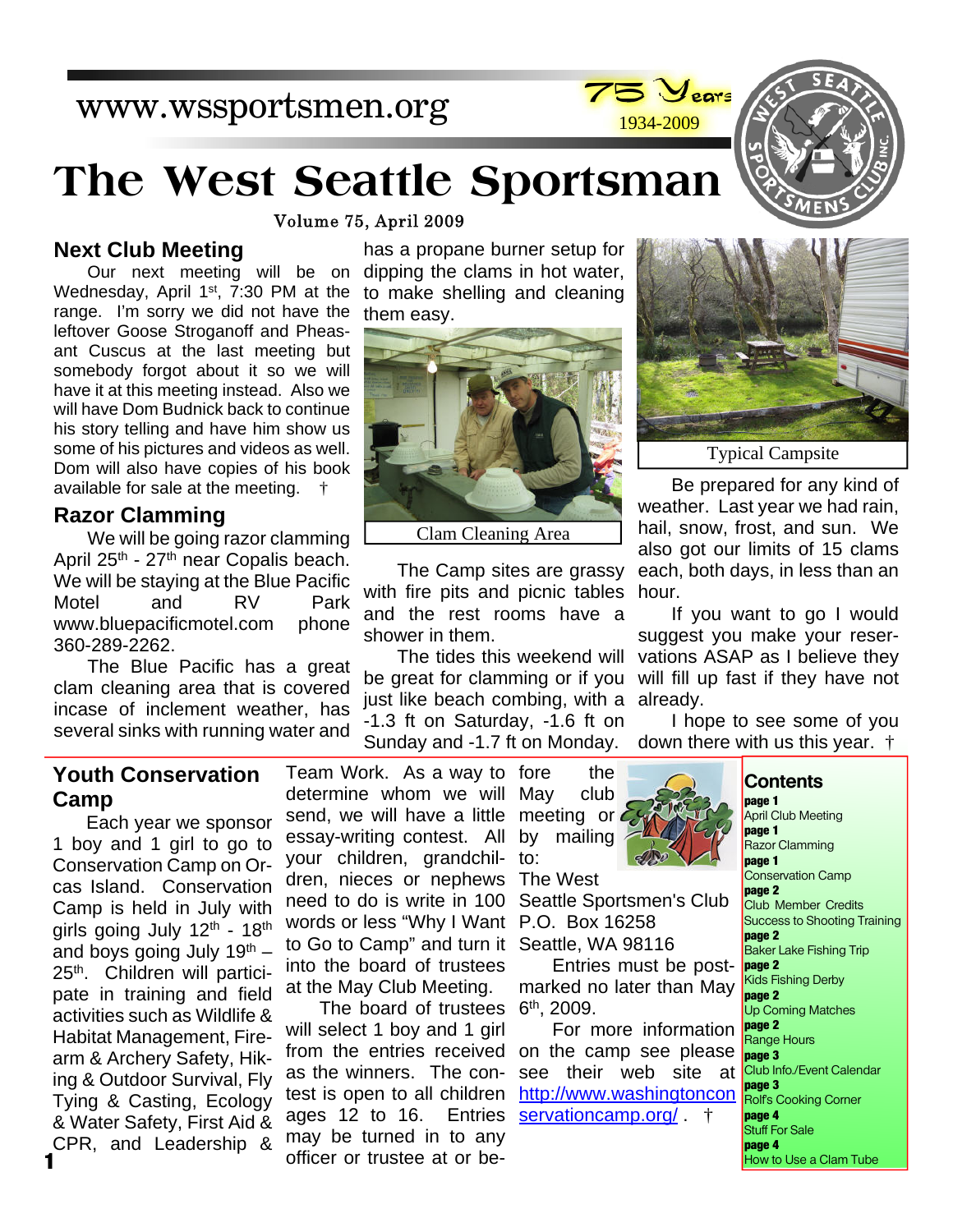#### **Club Member Credits Success to Shooting Training**

We received an update from the father of one of our club members that started in our junior program as a member of the West Seattle Totems and is now going to the US Naval Academy in Annapolis.

Steven Loo is a "Plebe" (Freshman) but has qualified as an "Expert" in both rifle and pistol which entitles him to keep this ranking and wear the ribbons and medals for life. Sharpshooter and Marksman ranking in one or both are not presented medals nor do they keep their ribbons after they leave the academy. Although Steven was an NCAA recruit for the academy rifle team, he opted to be a "walk-on" for the pistol team. After a few rounds of try-outs, he won a berth on the pistol team.

During the Fall 2008 and Spring 2009 Pistol season, the Naval Academy has shot the following matches:

- The Citadel  $\bullet$
- US Coast Guard Academy
- Ohio State University

#### Massachusetts Institute of Technology

- US Military Academy West Point
- Maryland State Jr. Olympics
- US Air Force Academy
- Collegiate Sectionals  $\bullet$

Most are standard 600 point matches in both air and small bore; Steven shoots both and is doing well. At the 'Collegiate Sectionals' he shot well enough to come in the top 30 in his event nation wide. This earned him a berth to compete and represent the US Naval Academy, at the "2008 NRA Collegiate National Championships" held at Fort Benning, GA. on March  $16<sup>th</sup>$  – 20th, 2009. Additionally he has won a berth by coming in the top 25 nation wide to again represent the US Naval Academy at the '2009 National Jr. Olympics' in Colorado Springs, CO. this April  $15^{th} - 20^{th}$ .

He credits the skills and methods he learned while shooting for the "West Seattle Totems" taught by Stan Mar and Kurt Oberloh, and as a parent Steven's father will take some of the credit too.

Steven's father (Steve Loo Sr.) said "Maybe some of the members would like to know that there is merit to the kids learning to shoot.

Thanks to WSSC and Totems Coaches'." †

### **Baker Lake Fishing Trip**

We have made reservation for our freshwater fishing trip to Baker Lake over the weekend of June 5<sup>th</sup>  $-7$ <sup>th</sup>. If you were planning on going and are not sure if we reserved a spot for you, or if you just decided that you want to go, please call or email Roz Mascio (206-719-3529 or roz@wssportsmen.org) and find out if we have a spot for you. If we

do not she can let you know what spots we have so you can call or go online and reserve a spot next to us.. At this point in time there are still campsites available at Horseshoe Cove where we will be staying. For more information on Baker Lake see last months newsletter which is available on line on the club website. †

#### **Kids Fishing Derby**

We're coming up on our annual kid's fishing derby we put on for the children in our community. This year the Seattle parks department will be cosponsoring the event with us on Saturday May 16<sup>th</sup>.

Once again we will need volunteers to help run this event. So mark your calendar for Saturday May 16th and stay tuned for more information in next month's newsletter and at our club meeting. †

#### **Range Hours and Activity**

Monday - Small Bore - 6 PM, Tuesday - Winter Rifle League, Wednesday - Juniors - Call Fred Burr at 206-935-4883 for information. Cost: Adult members \$2.00, non- mem-

bers \$4.00, Juniors \$1.00.

#### **Up coming Small Bore & Air Matches**

| Apr 19       | Tacoma    | Prone Sight-In & Practice Match            |
|--------------|-----------|--------------------------------------------|
| Apr 25       | Puyallup  | Junior International 3-P PTO               |
| May 8        | Wenatchee | Junior Air Rifle Match                     |
| May 9-10     | Wenatchee | Junior Outdoor Championship                |
| Jun 6-7      | Tacoma    | Schutzenfest / NRA 3P Championship         |
| Jun 13-14    | Tacoma    | Koehler Memorial Prone                     |
| Jul 25-26    | Vancouver | <b>NRA 3-Position Regional</b>             |
| Aug 21-23    | Tacoma    | State Smallbore International Camp         |
| Sep 12       | Puyallup  | State 4-H Championship                     |
| Sept 12-13   | Tacoma    | State Conventional Prone Championship      |
| Sep 26-27    | Tacoma    | Schutzenfest / Outdoor Int'l Championship  |
| Oct 31-Nov 1 | Olympia   | State Indoor Int'l 3-P Championship (West) |
| Nov 14       | Puyallup  | <b>JORC</b> (West)                         |
| Dec 5        | Olympia   | JOARC (West)                               |

Volume 75, April 2009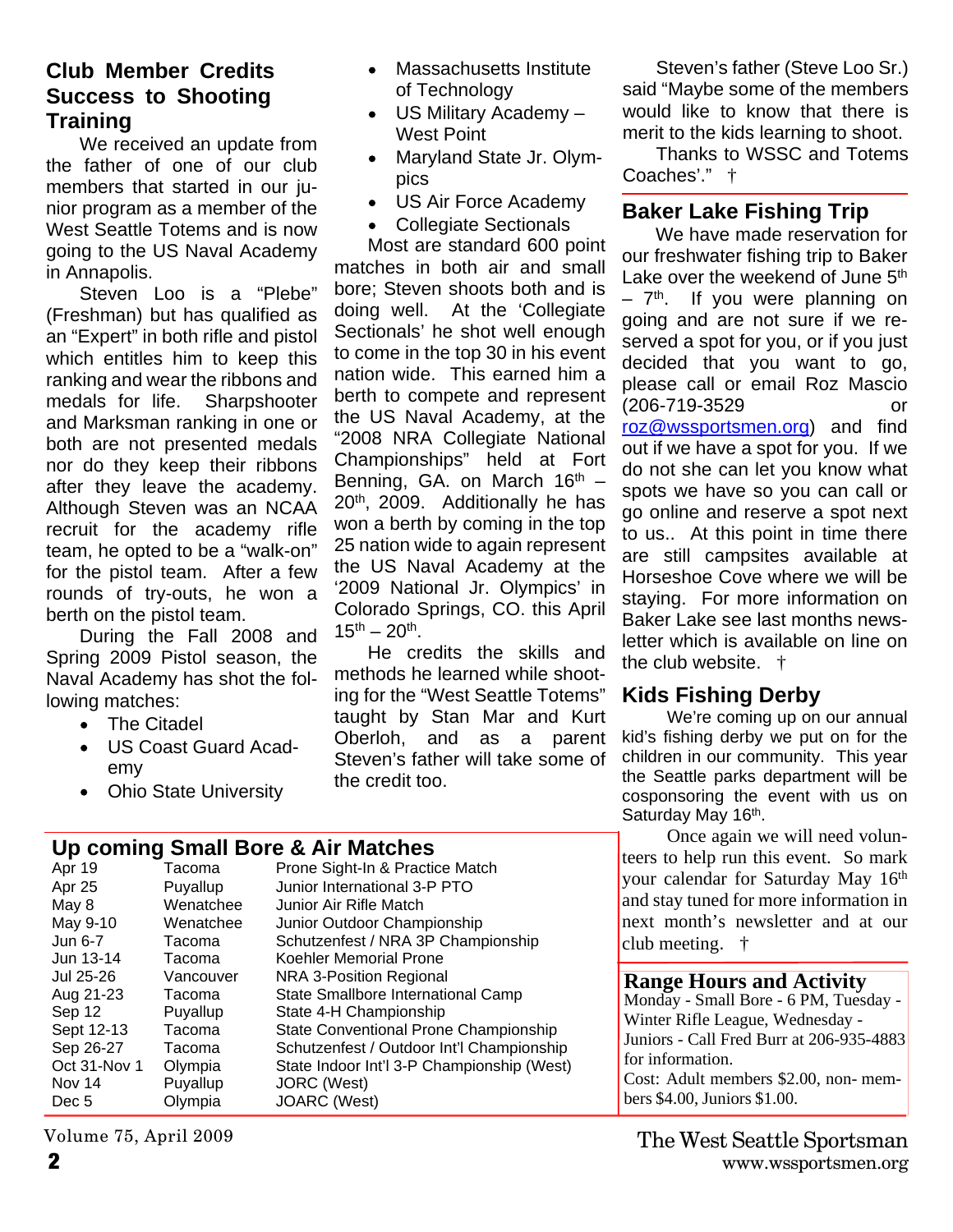#### **The West Seattle Sportsmen's Club Sponsors of the Roger Dahl Rifle Training Range**

President – Cam Robison 206-431-8337 Greg Boyd 206-965-9629 Fred Burr Vice Pres. – Steve Loo Jerry Mascio 206-719-3528 Ernie Frey Secretary – Tony Olszewski 425-226-5643 Fred Burr 206-935-4883 Frank Novito Treasurer – Tom Kocir 206-227-6339<br>
Roz & Jerry Mascio 206-719-3529 Contact us at: info@wssportsmen.org

#### **OFFICERS TRUSTEES LIFE TIME MEMBERS**

206-719-3529 Contact us at: info@wssportsmen.org

Rolf's Cooking Corner

#### **Poached Grouse Breasts**

4 grouse breast

- ½ tsp onion powder
- ½ tsp white pepper
- 1 Tbsp kosher salt
- 2 cups sweet white wine
- 2 cups chicken broth
- 2 cups sliced oyster mushrooms
- 1 cup heavy cream

Combine all dry spices and rub onto grouse breasts. Place breasts in wine and broth, cover with lid and poach (185° liquid) until done, approximately 20 minutes. Remove breast from pan, place in pie tin,



cover and keep warm. Add mushrooms and reduce liquid to half. Add heavy cream and again reduce liquid to half, this should be a slightly thin sauce. Add the breasts back to the liquid, garnish with fresh herbs and serve over risotto rice and asparagus. †

### **Events Calendar**

Apr 1<sup>st</sup> - Club Meeting Apr  $10^{th}$ -12<sup>th</sup> - Razor Clamming open Apr 22nd - Board Meeting Apr 25th-27th - Razor Clamming open May 6<sup>th</sup> - Club Meeting May 16<sup>th</sup> - Kid's Fishing Derby May 20<sup>th</sup> - Board Meeting

If you have any ideas for programs to have at the club meetings or any good outing ideas let one of the Officers or Trustees know. You may contact us at: info@wssportsmen.org †

| <b>MEMBERSHIP APPLICATION</b><br><b>New</b>                                                                                                                                                                                                                                                                                  |                                                        | <b>Renewal</b>        |  |  |
|------------------------------------------------------------------------------------------------------------------------------------------------------------------------------------------------------------------------------------------------------------------------------------------------------------------------------|--------------------------------------------------------|-----------------------|--|--|
| <b>WEST SEATTLE SPORTSMEN'S CLUB</b>                                                                                                                                                                                                                                                                                         |                                                        |                       |  |  |
|                                                                                                                                                                                                                                                                                                                              |                                                        | Date                  |  |  |
| propagation and conservation of game birds, game animals, and fish in the State of Washington, do hereby apply<br>for membership in the WEST SEATTLE SPORTSMEN'S CLUB and tender herewith the sum of \$<br>payment of one year's dues.                                                                                       |                                                        |                       |  |  |
| "I solemnly swear that I will abide by the Constitution and By-Laws of the West Seattle Sportsmen's Club and $\frac{1}{1}$<br>help in its up-building and I will not willfully disobey the Game Laws wherever I fish or hunt. I will always be<br>a true sportsman both in the field and to my brother members at all times. |                                                        |                       |  |  |
| Signed_<br><u> 1990 - Johann John Stone, mars eta biztanleria (h. 1900).</u>                                                                                                                                                                                                                                                 | If you would like to                                   |                       |  |  |
| Street Address Management and Changes and Changes and Changes and Changes and Changes and Changes and Changes                                                                                                                                                                                                                | receive the Club<br>newsletter by email<br>check here. |                       |  |  |
|                                                                                                                                                                                                                                                                                                                              |                                                        |                       |  |  |
| Phone Representation of the Representation of the Representation of the Representation of the Representation of the Representation of the Representation of the Representation of the Representation of the Representation of                                                                                                |                                                        |                       |  |  |
| Recommended by experience and the commended by the state of the state of the state of the state of the state of the state of the state of the state of the state of the state of the state of the state of the state of the st<br>(New Only)<br>                                                                             |                                                        |                       |  |  |
| The West Seattle Sportsman                                                                                                                                                                                                                                                                                                   |                                                        | Volume 75, April 2009 |  |  |

www.wssportsmen.org **3** The West Seattle Sportsman